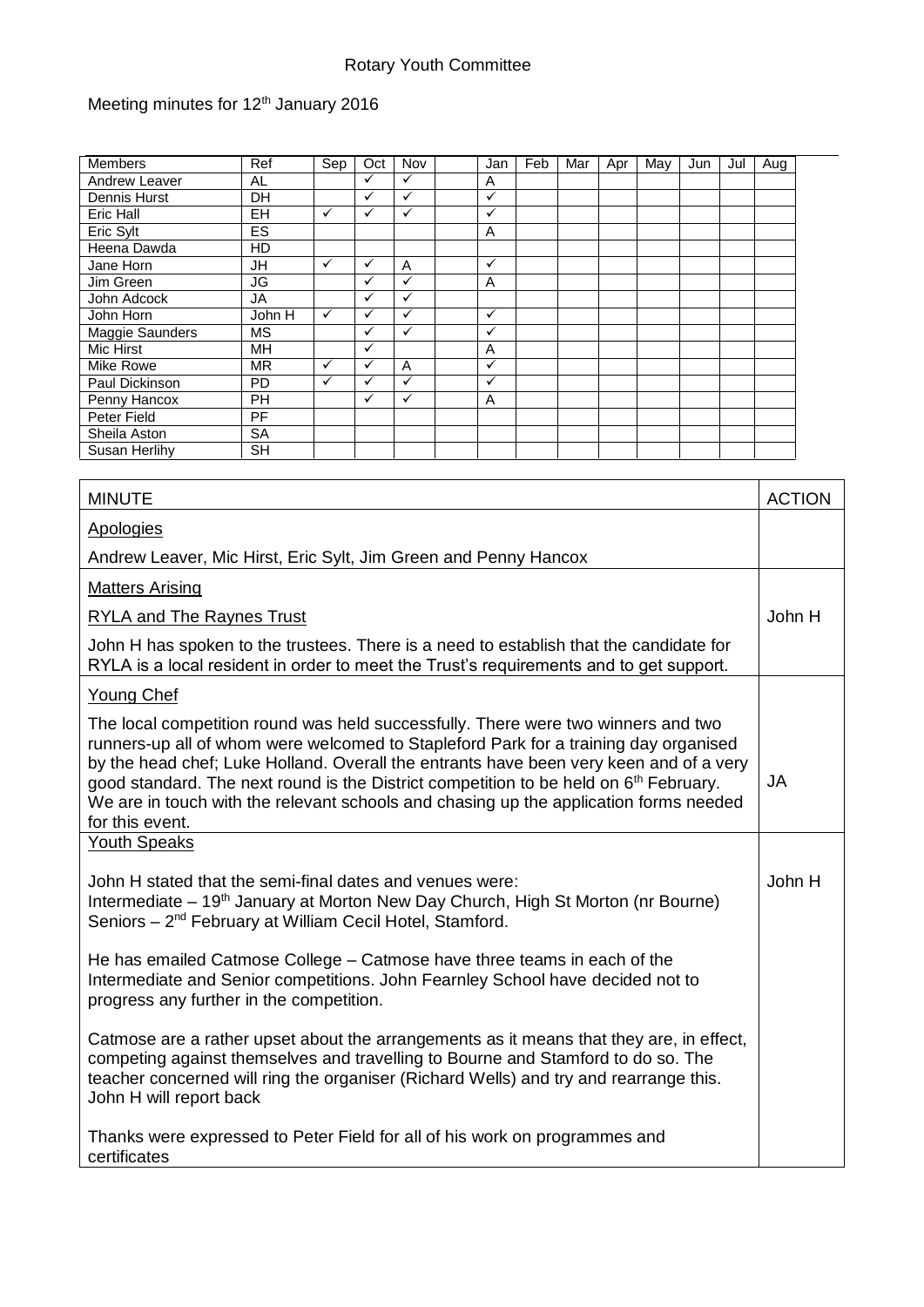## Meeting minutes for 12<sup>th</sup> January 2016

| <b>Young Musician</b>                                                                                                                                                                                                                                                                                 |                  |  |
|-------------------------------------------------------------------------------------------------------------------------------------------------------------------------------------------------------------------------------------------------------------------------------------------------------|------------------|--|
| PH spoke to EH; She is in touch with Sheila about details and arrangements. They will<br>report back to this committee in due course.<br>MS stated that St Francis will take part and that Sheila is aware of this.<br>EH will liaise with Penny and send an email keeping everyone up to date        |                  |  |
| <b>Young Writer</b>                                                                                                                                                                                                                                                                                   |                  |  |
| MS has visited and spoken to all primary schools and is now awaiting responses. St<br>Francis have indicated that they will participate but we don't know if they will respond.                                                                                                                       | MS,<br><b>MR</b> |  |
| MR stated that letters will go out to all the senior schools very shortly. We will include<br>Melton Vale VI form centre, Longfield, John Fearnley, Catmose, and BV.                                                                                                                                  |                  |  |
| Jane H queried whether Brooksby FE College should be invited to participate. MR said<br>he would look into this via his contact. John H said that Lizzie Strickland was the<br>teacher at Brooksby designated for community links.                                                                    |                  |  |
| <b>Young Photographer</b>                                                                                                                                                                                                                                                                             | PD               |  |
| ES is the prime mover here and he is currently ill and undergoing medical procedures.<br>PD will speak to ES to see whether he will continue to oversee this activity                                                                                                                                 | <b>ES</b>        |  |
| <b>Rotary Stars</b>                                                                                                                                                                                                                                                                                   | <b>DH</b>        |  |
| All is in hand; DH brought samples of books for prizes – to everyone's approval. He<br>also has ample stocks of Rotary Star badges                                                                                                                                                                    |                  |  |
| <b>RYLA</b>                                                                                                                                                                                                                                                                                           |                  |  |
| Abi will be our candidate this year. MS has spoken to David Cowell to take the matter<br>forward. However there is some doubt about Abi's interest and Sarah Cox will get in<br>touch with Abi- we await further information.                                                                         | <b>MS</b>        |  |
| Tom Asher, the 2015 candidate expressed a wish to fund himself for another RYLA<br>week. MS is waiting to hear from the National RYLA organiser to see if this is possible.                                                                                                                           |                  |  |
| Jane H suggested that he might be better going to different sort of course, such as<br>Outward Bound,                                                                                                                                                                                                 |                  |  |
| No decision was made. MS will Liaise with RYLA and report back                                                                                                                                                                                                                                        |                  |  |
| <b>Warning Zone</b>                                                                                                                                                                                                                                                                                   |                  |  |
| Although the committee had not budgeted for a contribution to Warning Zone this year,<br>unexpectedly they had come up with a request for £1000 to fund entrance fees for an<br>expected surge in applicants this year. MMBRC have voted to send them £500 but<br>MMRC have yet to discuss the issue. |                  |  |
| <b>Interact</b>                                                                                                                                                                                                                                                                                       |                  |  |
| EH is liaising with Diana re the minimum age for joining Interact as we have an issue<br>arising out of the restructure of the local school system. It is very difficult to organise<br>one club between three secondary schools We await further information.                                        | EH               |  |
| John H reminded Diana that contact with Teresa Culpin, who is a contact for interact,<br>might encourage more members.                                                                                                                                                                                |                  |  |
| <u>A.O.B</u>                                                                                                                                                                                                                                                                                          |                  |  |
| PD is awaiting a response from Humphrey Davis on Child Protection and the DBS.                                                                                                                                                                                                                        | <b>PD</b>        |  |